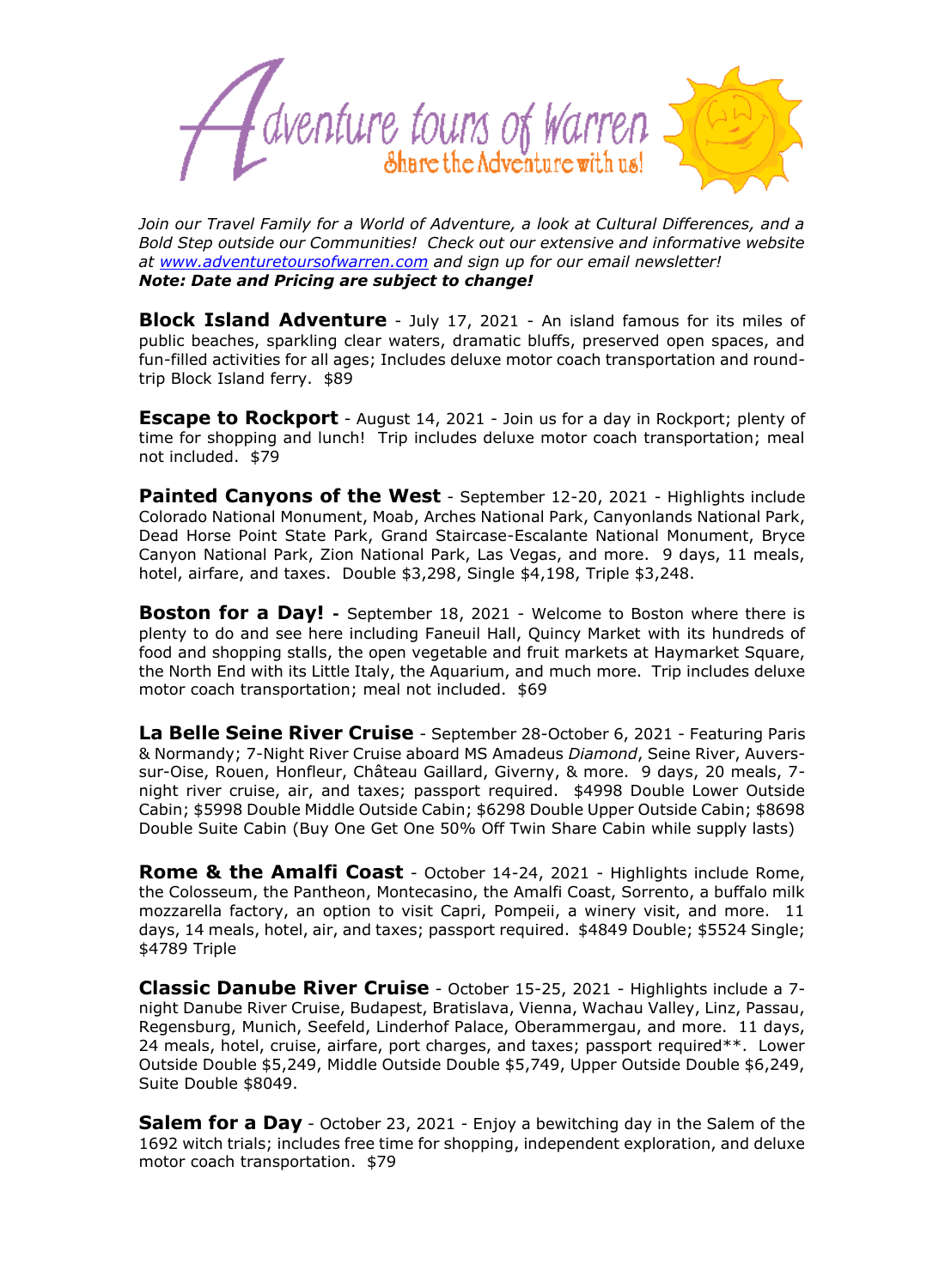**The Old Mill for Lunch** - November 13, 2021 - Join us for a delightful late fall ride to the 1761 Old Mill Restaurant in Westminster; 3-course lunch and shopping at Oakwood Farms Christmas Barn included. Trip includes deluxe motor coach transportation and lunch. \$89

**Cirque Dreams Holidaze** - December 18, 2021 - Set in a multi-million-dollar wonderland of elaborate scenes and dozens of original holiday production numbers, audiences nationwide will celebrate the most wonderful time of the year as they experience over 300 spectacular costumes and 20 of the world's most astonishing acts. At Providence Performing Arts Center; includes orchestra seat and deluxe motor coach transportation. \$89 **Deadline: October 20**

**Jesus Christ Superstar** – January 29, 2022 - Almost 10 years after the last major tour, a new mesmerizing production of this iconic musical phenomenon comes to North America. Reflecting the rock roots that defined a generation, Andrew Lloyd Webber's legendary score includes 'I Don't Know How to Love Him', 'Gethsemane', 'Heaven on their Minds' and 'Superstar'. At Providence Performing Arts Center, includes orchestra seat and deluxe motor coach transportation. \$99 **Deadline: November 1**

**10-Night Eastern Caribbean Cruise** - March 20-30, 2022 - Sail the Caribbean aboard Norwegian Cruise Lines Gem for 11 days of sunshine, beaches, and island breezes; ports include New York, Puerto Plata Dominican Republic, St. Thomas, Philipsburg St. Maarten, Tortola, and Grand Turk. 10 nights, port charges, taxes, Ultimate Beverage Package\*, Specialty Dining Package\*, \$50 Shore Excursion Credit\*\*, Internet Package\*\*, \$50 shipboard credit, motor coach transport to and from the ship; passports required. Inside cabin \$1599; Ocean View \$1799; Balcony \$2199 (\*Available for 1<sup>st</sup> and 2<sup>nd</sup> guest only; service fees apply; \*\*Ocean View cabins and above)

**Treasures of Egypt** - April 14-26, 2022 - Featuring a deluxe 4-night Nile River Cruise, Giza, Grand Egyptian Museum, the Pyramids, Memphis, Sakkara, Luxor, the Temples at Karnak, Valley of the Kings, Kom Ombo, Aswan, Cairo, Queen Hatshepsut Temple, and more. 12 days, 21 meals, hotel, air, and taxes; passport required. \$4699 Double; \$5399 Single (\$200 discount if booked by October 15, 2021)

**My Fair Lady** - May 12, 2022 - From the Lincoln Center Theater that brought you The King & I, comes "a sumptuous new production of the most perfect musical of all time" (Entertainment Weekly). Boasting such classic songs as "I Could have Danced All Night", "The Rain in Spain", and "I Could Have Danced All Night". At Providence Performing Arts Center, includes orchestra seat and deluxe motor coach transportation. \$99 **Deadline: March 1**

**7-Night Bermuda Cruise** - May 27 to June 3, 2022 - Enjoy 16 dining options aboard Norwegian Pearl; Bermuda's ocean breezes amplify every outdoor activity; stroll cobblestone streets against a backdrop of colorfully-painted cottages and spectacular island vistas. Includes 7 nights, port taxes, Ultimate Beverage Package\*, Specialty Dining Package\*, Internet Package\*, Shore Excursion credit\*, transportation to your ship from Warren, \$50 cabin credit, and more. (\*Inside cabins receive first two amenities only) Inside \$1499; Ocean view \$1699; Balcony \$2099

**Europe's Cosmopolitan Cities: Amsterdam, Brussels & Paris**  *featuring Floriade* - June 18-27, 2022 – Highlights include Amsterdam, a Canal Tour, Woerden, Brussels, a local food tour, Paris, a Seine River cruise, and Floriade, and more. Vibrant flowers and countless shades of green blanket the sprawling grounds of Floriade, a once-in-a-decade event that celebrates horticulture on an epic scale. 10 days, 12 meals, hotel, air, and taxes; passport required. \$4949 Double; \$5949 Single (Save \$200 per person if booked by December 19, 2021)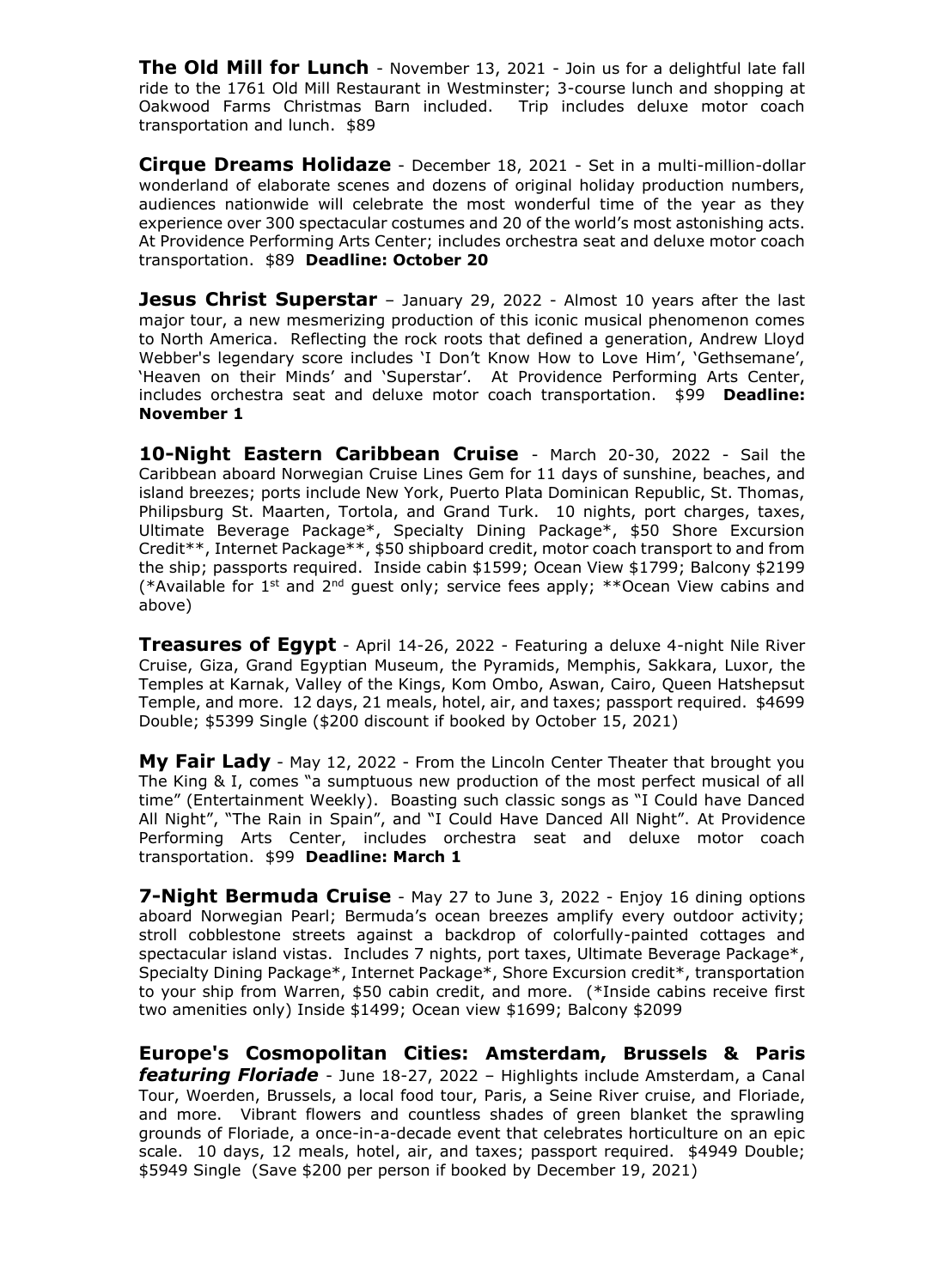**Highlights of Norway** - July 1-9, 2022 - Your spectacular journey to the land of mountains, glacial fjords, legends, and charming people includes Oslo, Stave Church, Flåm Railway, Sognefjord, Briksdal Glacier, Geirangerfjord cruise, Bergen, and more. 9 days, 12 meals, hotel, airfare, and taxes; passport required. \$4599 Double; \$5299 Single (Save \$200 per person if booked by January 2, 2022)

**Alaska Discovery Land & Cruise** - July 26-August 6, 2022 - Highlights include a 7-night Princess Cruise, Fairbanks, Anchorage, Mt. McKinley, Luxury Domed Rail, Denali National Park, a Tundra Wilderness Tour, Whittier, Hubbard Glacier, Glacier Bay, Skagway, Juneau, Ketchikan, Inside Passage, and more. 12 days, 26 meals, hotel, cruise, airfare, port charges, and taxes; passport required\*\*. Inside \$5,453, Outside 6,653, Balcony \$6,853. (Book an Outside cabin and receive an upgrade to Balcony cabin at no extra charge\*)

**7-Night Canada & New England Cruise** - August 26-September 2, 2022 - Connect with the sea like never before on this glorious cruise to New England and the Maritimes; ports include Boston, Charlottetown, Sydney, Halifax, Bar Harbor, and Portland. Includes 7 nights, port taxes, Ultimate Beverage Package\*, Specialty Dining Package\*, Internet Package\*, Shore Excursion credit\*, transportation to your ship from Warren, \$50 cabin credit, and more. (\*Inside cabins receive first two amenities only); passports required. Inside cabin \$1399; Ocean view \$1599; Balcony \$1999

**Exploring Britain & Ireland** - September 11-25, 2022 - Featuring England, Ireland, Scotland, and Wales; Highlights include Edinburgh, York, Stonehenge, an Afternoon Tea, Bath, Wales, Cardiff Castle, a Welsh Evening, Waterford, Blarney Castle, Killarney, the Ring of Kerry, a Jaunting Car ride, Dublin, a traditional Irish Night, and much more. 15 days, 20 meals, hotel, airfare, and taxes; passport required. \$5299 double; \$6499 single; \$5249 triple. (Save \$200 per person if booked by March 11, 2022)

**Discover Switzerland, Austria, & Bavaria** *with Oberammergau*  **Passion Play** - September 24 - October 3, 2022 - Highlights include the Château de Chillon, Montreux, Golden Pass Panoramic Train, Gstaad, Lucerne, Innsbruck, Austrian Alps, Salzburg, Mirabell Gardens, St. Peter's Restaurant, Bavaria, Oberammergau Passion Play, Linderhof Palace, Neuschwanstein Castle, and more; 10 days, 14 meals, hotel, air and taxes; passport required. \$5199; \$6449 single

**California Dreamin': Monterey, Yosemite, & Napa!** - September 26- October 3, 2022 - Optional 2-night San Francisco post tour extension; Highlights include Monterey, a Scenic 17-Mile Drive to Carmel, Yosemite National Park, Sacramento, Lake Tahoe Scenic Cruise, Napa Valley Vineyard Tour and Wine Tasting, San Francisco, and more. 8 days, 12 meals, hotel, air, and taxes. \$3199 Double; \$3999 Single; \$3169 Triple (Save \$200 per person if booked by March 26, 2022)

**Classic Christmas Markets** - December 1-9, 2022 - Highlights include Oberammergau, Innsbruck, Munich, Black Forest, Strasbourg, Rothenburg, Würzburg, Nuremburg, Christmas Markets, and more; 9 days, 11 meals, hotel, air, and taxes; passport required. \$3099 Double; \$3449 Single\*. (Save \$100 if booked by June 2, 2022

**11-Night Eastern Caribbean Cruise** - March 10-23, 2023 - Sail the Caribbean aboard Norwegian Cruise Lines *Gem* for 11 days of sunshine, beaches, and island breezes; ports include New York, Puerto Plata Dominican Republic, St. Thomas, Philipsburg St. Maarten, Tortola, San Juan, and Grand Turk. 11 nights, port charges, taxes, Ultimate Beverage Package\*, Specialty Dining Package\*, \$50 Shore Excursion Credit\*\*, Internet Package\*\*, \$50 shipboard credit, motor coach transport to and from the ship; passports required. Inside cabin \$1599; Ocean View \$1799; Balcony \$2199 (\*Available for  $1^{st}$  and  $2^{nd}$  guest only; service fees apply; \*\*Ocean View cabins and above)